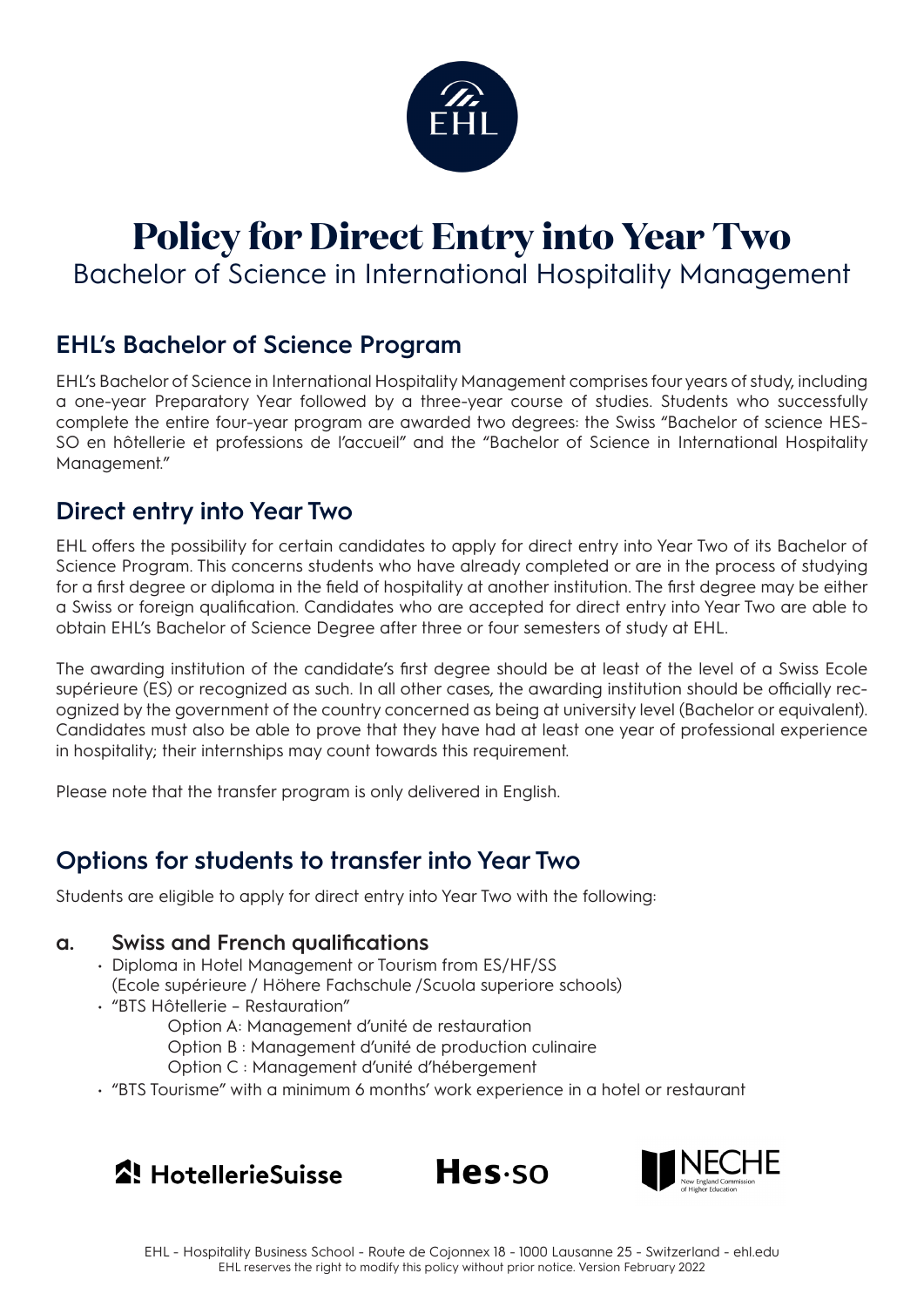

EHL reserves the right to recognize the qualifications offered by other types of institutions, provided that the program corresponds to the requirements of EHL's Bachelor Program.

#### **b. Other transfer possibilities**

In accordance with Bologna Agreements, EHL may consider candidates transferring from other bachelor programs in hospitality (or equivalent) after 2 academic semesters + 1 year of practical experience. All academic transcripts and proof of work experience (internships included) must be submitted at time of application. These applications will be considered on a case-by-case basis.

In every case:

- The candidate must have successfully passed all academic subjects;
- The candidate's grades must be excellent;
- The candidate must have had one year of full-time professional experience in the area of hospitality, including internships.
- The candidate must have completed 60 ECTS credits (or equivalent) in hospitality management

## **Application procedure**

Candidates who wish to apply for direct entry into Year Two of EHL's Bachelor Program must satisfy the same admission criteria as candidates who are applying for admission to EHL's Preparatory Year. Please refer to the "Admissions" section on EHL's website (www.ehl.edu) for further details.

Candidates must submit a regular application for admission to the Bachelor Program by completing EHL's online admissions module.

In addition to completing the online admissions module, candidates applying for direct entry into Year Two must submit the following with their application:

- Copy of hospitality diploma or degree if applicable;
- Transcripts showing courses taken, grades and credits obtained for each year of the attended program of study in hospitality or tourism;
- Course descriptions for each course followed in the hospitality / tourism program if applicable;
- Copies of secondary school diplomas and final examination results;
- Copies of certificates of employment indicating length of employment, positions held and hours worked.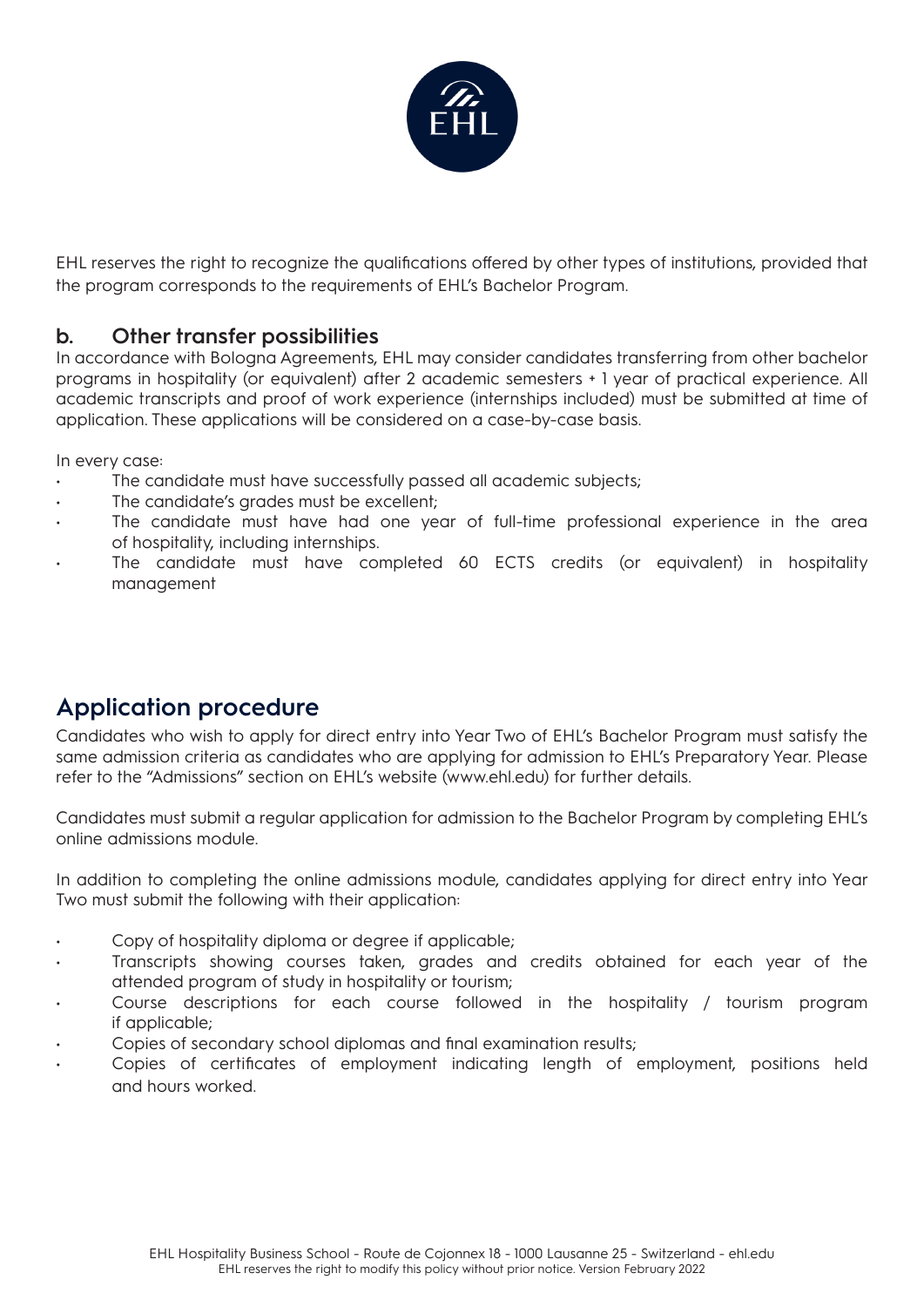

EHL's Admissions Commission will examine all applications for direct entry on a case-by-case basis. Eligibility will be determined taking into account both the candidate's results and the quality of the educational institution in which the degree or diploma has been obtained.

#### **Selection procedure**

Upon receipt of a candidate's complete application, a first evaluation will determine whether a candidate will be invited to an Admission Interview. EHL's Admissions Commission will then reach a final decision regarding the candidate's admission.

## **English language requirements:**

Students must provide one of the following at time of application:

- Proof the last 3 years of education were in an institution where English was the main language of instruction
- TOEFL (iBT) 100 points
- IELTS Academic module Overall band score 7.0
- C1 Advanced B
- Duolingo 120
- TOEFL Essentials 10.5

# **Campus**

Your course of studies will be delivered on our Passugg or Singapore and Lausanne campuses. The program is taught as follows:

- Semester 1 Campus Passugg or Singapore
- Semester 2 Internship\*
- Semester 3 Campus Passugg or Singapore
- Semester 4 Campus Lausanne \*Students from ES/HF/SS schools may be exempt from this internship